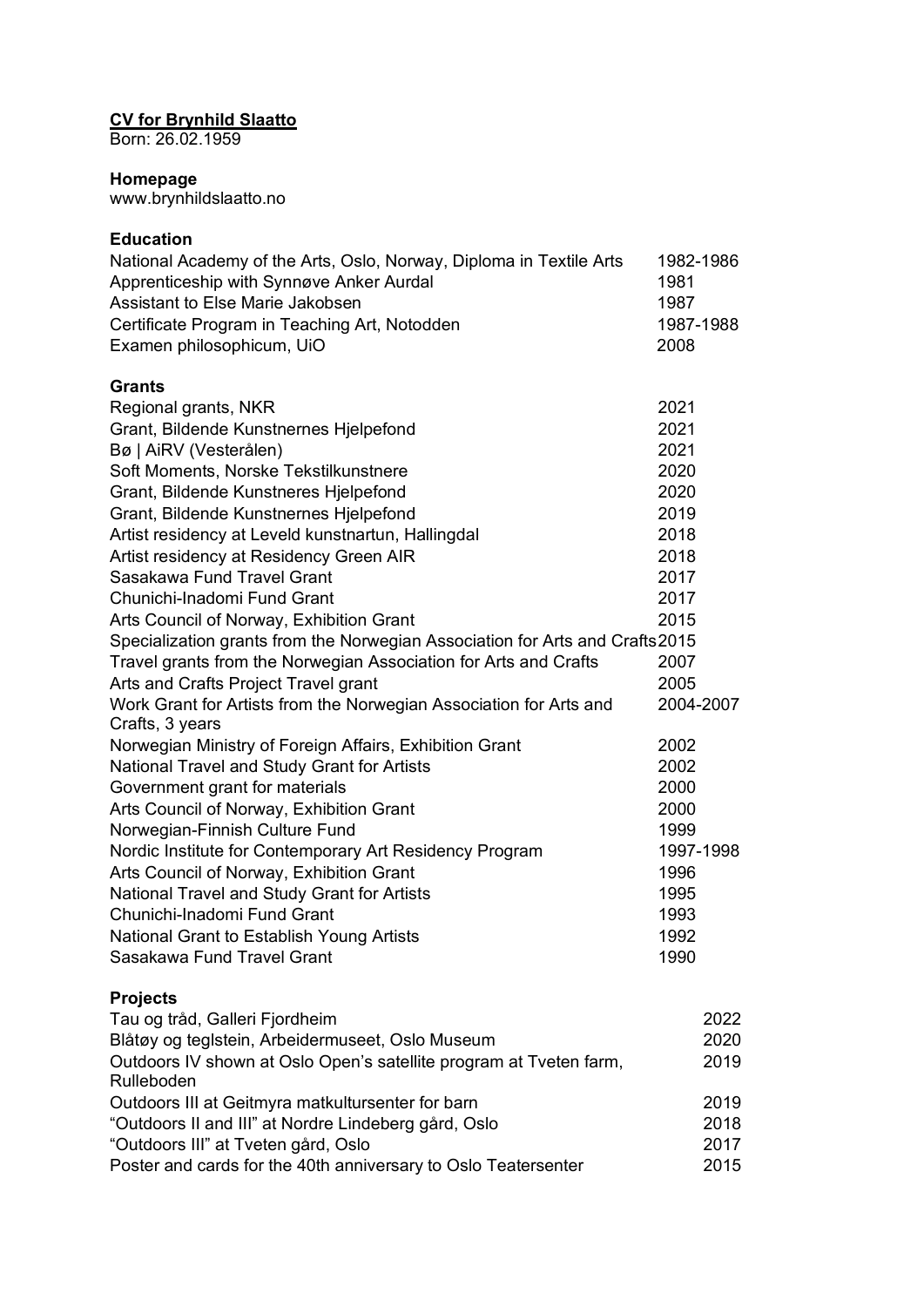| "Outdoors III" at a short visit at Palmehuset in Botanical garden<br>"House project", Nida, Lithuania<br>"Outdoors III" at Oslo School of Architecture<br>"Outdoors II" at Oslo School of Architecture<br>"Outdoors I" at Oslo School of Architecture |         | 2013<br>2010<br>2009<br>2007<br>2005 |
|-------------------------------------------------------------------------------------------------------------------------------------------------------------------------------------------------------------------------------------------------------|---------|--------------------------------------|
| <b>Individual Exhibitions (Excerpt)</b>                                                                                                                                                                                                               |         |                                      |
| "Outdoors" at timber, Hallingdal Museum, Nesbyen                                                                                                                                                                                                      | 2019    |                                      |
| Boat rugs og paper collages, Costal museum, Florø                                                                                                                                                                                                     | 2016    |                                      |
| Textile and paper, Dagali, Hallingdal Museum                                                                                                                                                                                                          | 2016    |                                      |
| Boat rugs og paper collages, Sunnfjord Museum, Movika                                                                                                                                                                                                 | 2016    |                                      |
| Liudvikas Reza Cultural Centre, Litauen                                                                                                                                                                                                               | 2007    |                                      |
| Window Exhibition, Norwegian Association of Textile Artists, Oslo                                                                                                                                                                                     | 2004    |                                      |
| <b>UNESCO Gallery, Vilnius, Lithuania</b>                                                                                                                                                                                                             | 2002    |                                      |
| Telemark Regional Art Center, Porsgrunn, Norway                                                                                                                                                                                                       | 2001    |                                      |
| National Museum of Decorative Arts, Trondheim, Norway                                                                                                                                                                                                 | 1998    |                                      |
| Gallery Villvin, Risør, Norway                                                                                                                                                                                                                        | 1996    |                                      |
| <b>Group or Collective Exhibitions (Excerpt)</b>                                                                                                                                                                                                      |         |                                      |
| "Det store mjuke øyeblikk på Finnskogen", Soft Moments                                                                                                                                                                                                | 2017    |                                      |
| Oslo Open                                                                                                                                                                                                                                             | 2014-18 |                                      |
| The Vevring Exhibition                                                                                                                                                                                                                                | 2009    |                                      |
| "55° north - modern nordic crafts" exhibition in Rundetaarn, Copenhagen 2008                                                                                                                                                                          |         |                                      |
| Norwegian Church Cultural Centre, Cardiff Bay, Wales                                                                                                                                                                                                  | 2006    |                                      |
| International Textile Exhibition, Lithuania                                                                                                                                                                                                           | 2003    |                                      |
| Sandefjord Art League, Norway                                                                                                                                                                                                                         | 2002    |                                      |
| International Tekstile Exhibition, National Museum in Kaunas, Lithuania                                                                                                                                                                               | 2001    |                                      |
| Bærum Art League, Bærum, Norway                                                                                                                                                                                                                       | 1999    |                                      |
| Arts and Crafts on Kongensgate, Oslo, Norway                                                                                                                                                                                                          | 1998    |                                      |
| The Vevring Exhibition                                                                                                                                                                                                                                | 1998    |                                      |
| Eikaas Gallery, Jølster, Norway                                                                                                                                                                                                                       | 1998    |                                      |
| "Høstutstillingens utvalgte", Sandefjord Kunstforening, Norway                                                                                                                                                                                        | 1996    |                                      |
| North Trøndelag Regional Gallery, Namsos, Norway                                                                                                                                                                                                      | 1996    |                                      |
| "ReBella 15 years", The Norwegian Theater, Oslo, Norway                                                                                                                                                                                               | 1994    |                                      |
| International Art Festival, Frankenberg Eder, Germany                                                                                                                                                                                                 | 1994    |                                      |
| "New Members", Hordaland Regional Art Center, Bergen, Norway                                                                                                                                                                                          | 1991    |                                      |
| "Jewelry, jewelry", Galleri ReBella, Oslo, Norway                                                                                                                                                                                                     | 1990    |                                      |
| <b>Annual and National Exhibitions</b>                                                                                                                                                                                                                |         |                                      |
| Eastern Norwegian Regional Exhibition                                                                                                                                                                                                                 | 2003    |                                      |
| <b>Fall Exhibition</b>                                                                                                                                                                                                                                | 1995    |                                      |
| Annual Arts and Crafts Exhibition, Textile and Fiber                                                                                                                                                                                                  | 1991    |                                      |
| <b>Collections (Excerpt)</b><br>Sandefjord Community, Norway<br>Eksport Finans, Oslo, Norway<br>The Art Museum of Northern Norway, Tromsø, Norway                                                                                                     |         |                                      |
| <b>Public Commissions (Excerpt)</b>                                                                                                                                                                                                                   |         |                                      |

Orelund Chapel, Sandefjord, Norway 2000